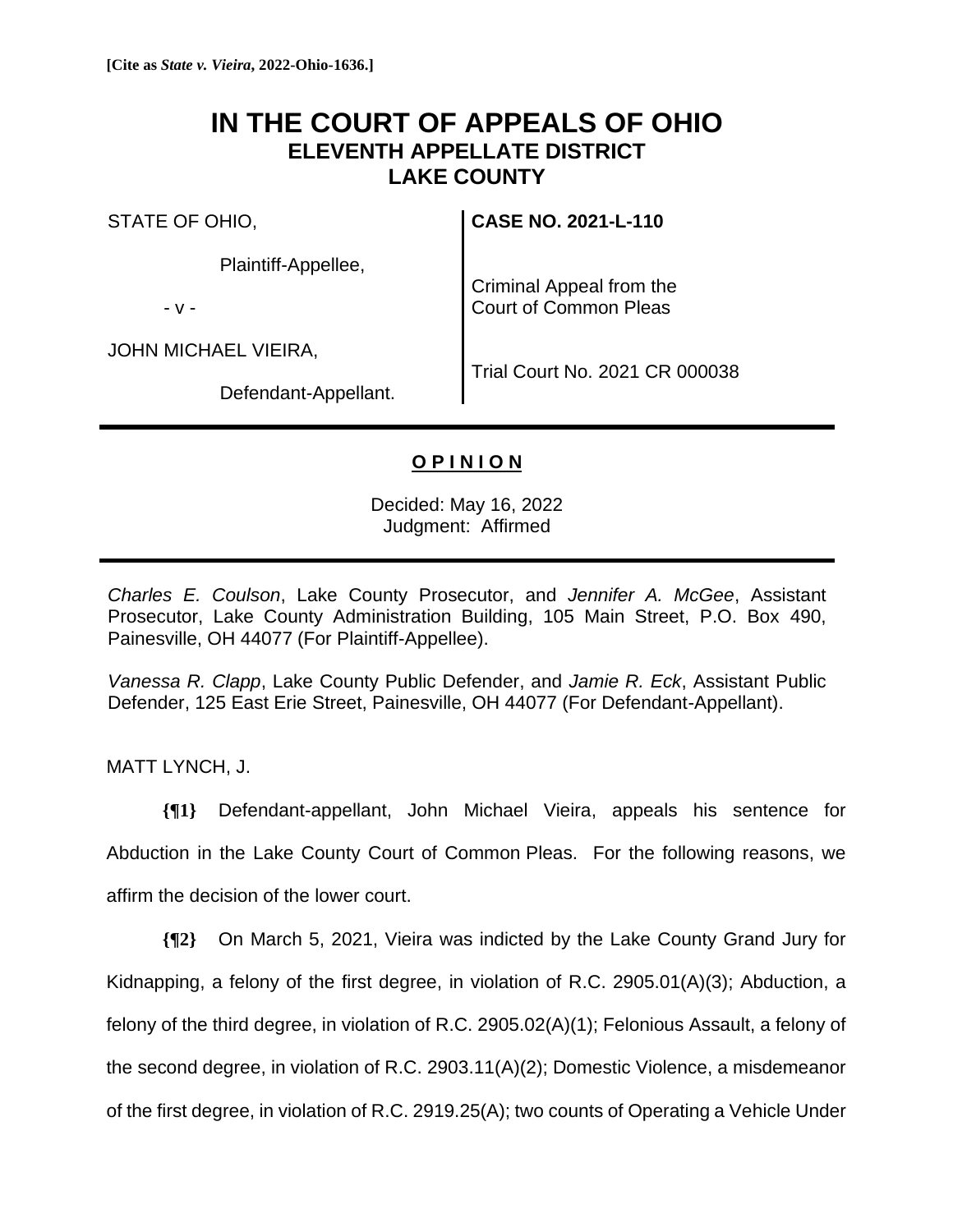the Influence of Alcohol, felonies of the third degree in violation of R.C. 4511.19(A)(1)(a) and (2); and Menacing by Stalking, a felony of the fourth degree, in violation of R.C. 2903.211.

**{¶3}** A jury trial was held on August 3-5, 2021. Prior to the start of the trial, the State dismissed the charge of Menacing by Stalking. According to the testimony and evidence presented, Vieira went to the home of Rachael Ingle, the mother of his child whom he had been dating on and off for eighteen years. While arguing, according to Vieira and Ingle, Vieira grabbed Ingle, threw her into his car, and drove down the street. Witness testimony indicated Vieira was driving erratically. Ingle testified she jumped out of the vehicle and was hit by the open door when the vehicle backed up. When Vieira was arrested, officers observed that he had watery eyes, a strong odor of alcohol, and slurred speech.

**{¶4}** The jury found Vieira guilty of Abduction and both counts of OVI. He was acquitted of Kidnapping, Felonious Assault, and Domestic Violence.

**{¶5}** A sentencing hearing was held on September 16, 2021, and the court merged the OVI offenses. The defense argued that Vieira had managed his sobriety over the past five years and had taken responsibility for his actions by admitting to them in his testimony. Counsel also noted a letter from Vieira's employer characterizing him as a hard worker and good employee. Vieira apologized for his actions and stated that he has made strides in addressing his drinking problem. The State emphasized Vieira's actions of causing Ingle to fear for her life, driving intoxicated, and not staying at the scene after she was hit by the vehicle door. The State also pointed to his extensive history of OVI offenses and requested a three-year sentence on each offense. The Presentence Investigation Report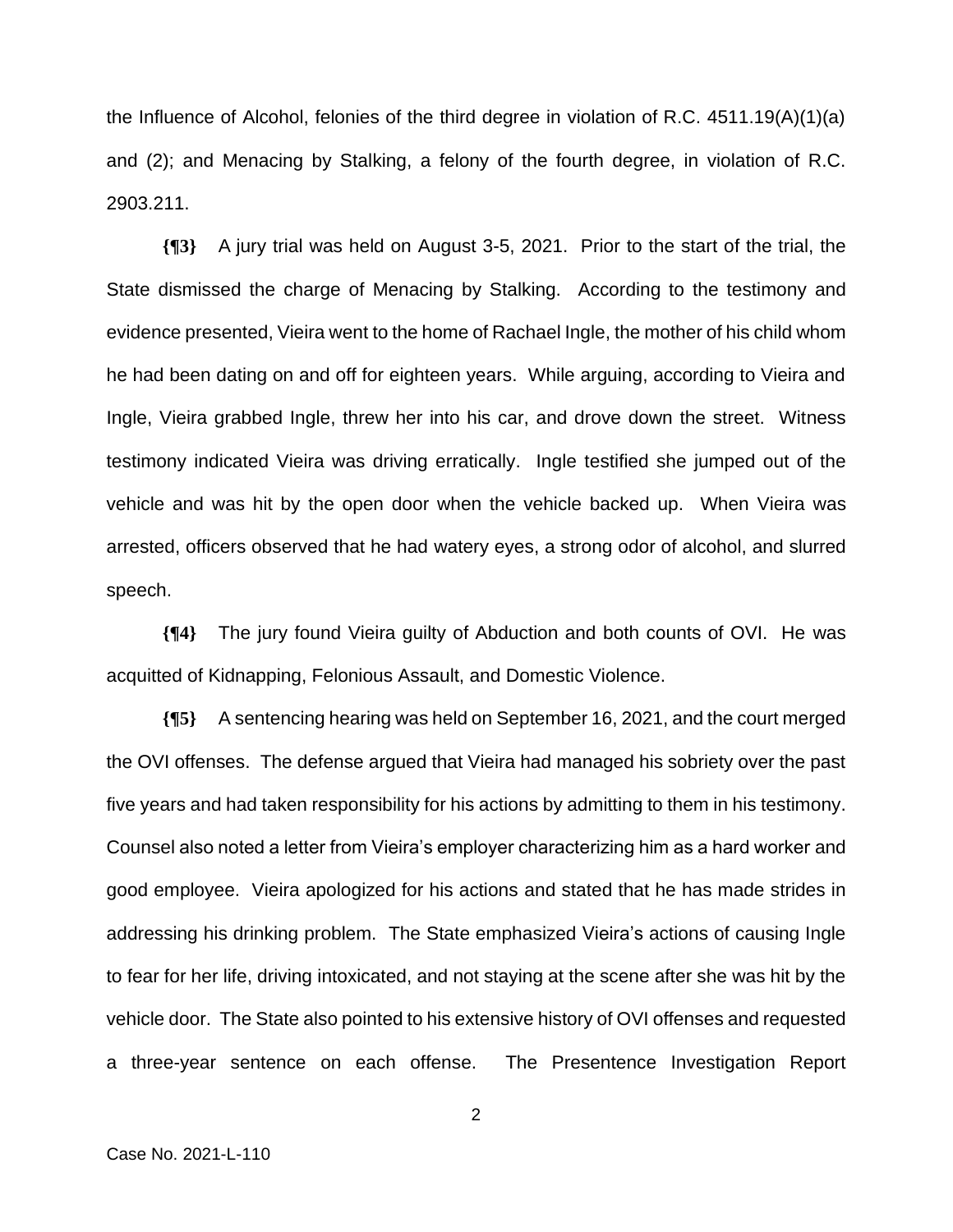demonstrates that Vieira had previously been convicted of five prior OVI offenses and one Attempted OVI offense.

**{¶6}** The court indicated that it had considered all of the evidence and statements, the purposes and principles of sentencing under R.C. 2929.11, and the seriousness and recidivism factors under R.C. 2929.12. It found that the relationship with the victim facilitated the offense and the victim suffered serious psychological harm. It found no factors indicating the conduct was less serious. It determined that this was the "worst form of abduction" and it was "clear from the evidence that was presented this was against the victim's will and \* \* \* she was terrified." It emphasized Vieira's lengthy criminal history and failure to respond favorably to previously imposed sanctions. It also found, as to the Abduction charge, that the victim was a family or household member since the two had a child together. The court imposed a sentence of 36 months in prison for Abduction, 36 months for OVI, and ran the sentences consecutively. The sentence was memorialized in a September 17, 2021 Judgment Entry.

**{¶7}** On appeal, Vieira raises the following assignment of error:

**{¶8}** "The trial court erred by sentencing the defendant-appellant to the maximum prison term of thirty-six months on count two, as the trial court's findings with respect to R.C. 2929.11 and 2929.12 were unsupported by the record and thus, contrary to law."

**{¶9}** In his sole assignment of error, Vieira argues his sentence for Abduction was contrary to law since "the sentencing factors under 2929.12 should have been weighed differently as several mitigating factors were completely ignored," including his expression of remorse and that his relationship with the victim provoked the offense. He also argues that the court considered that the victim was a family or household member and such factor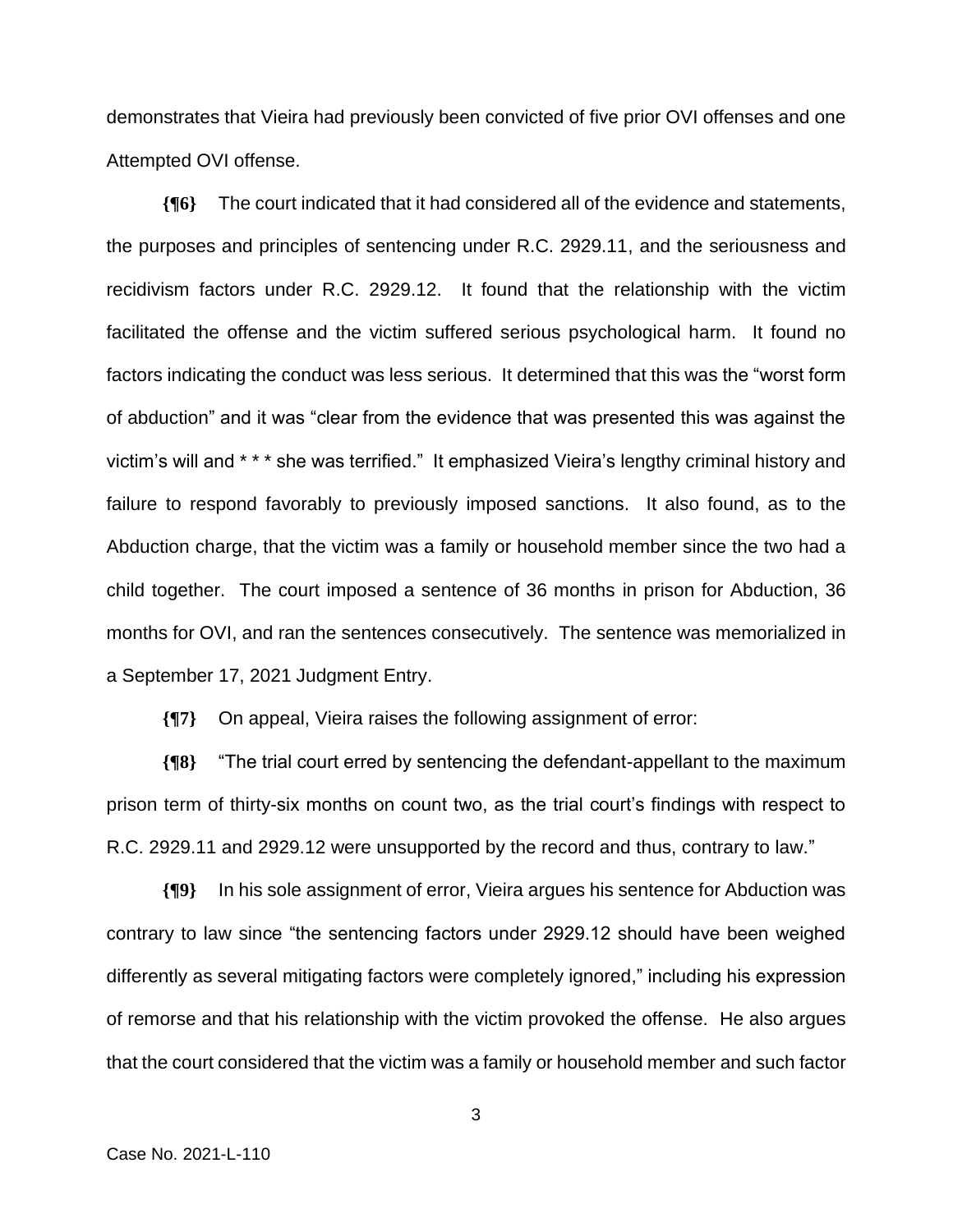was inapplicable to an Abduction offense. He contends that the failure to weigh the factors appropriately shows the sole purpose of the court's sentence was punishment.

**{¶10}** "The court hearing an appeal [of a felony sentence] shall review the record, including the findings underlying the sentence or modification given by the sentencing court." R.C. 2953.08(G)(2). "The appellate court may increase, reduce, or otherwise modify a sentence that is appealed under this section or may vacate the sentence and remand the matter to the sentencing court for resentencing \* \* \* if it clearly and convincingly finds \* \* \* [t]hat the record does not support the sentencing court's findings under division  $(B)$  or  $(D)$  of section 2929.13, division  $(B)(2)(e)$  or  $(C)(4)$  of section 2929.14, or division  $(I)$ of section 2929.20 of the Revised Code, whichever, if any, is relevant; [or] \* \* \* [t]hat the sentence is otherwise contrary to law." *Id.*

**{¶11}** "A court that sentences an offender for a felony shall be guided by the overriding purposes of felony sentencing" which are "to protect the public from future crime by the offender and others, to punish the offender, and to promote the effective rehabilitation of the offender using the minimum sanctions that the court determines accomplish those purposes without imposing an unnecessary burden on state or local government resources." R.C. 2929.11(A). When imposing a felony sentence, the trial court "has discretion to determine the most effective way to comply with the purposes and principles of sentencing" and "shall consider the factors \* \* \* relating to the seriousness of the conduct" and "to the likelihood of the offender's recidivism." R.C. 2929.12(A).

**{¶12}** "Trial courts have full discretion to impose a prison sentence within the statutory range and are no longer required to make findings or give their reasons for imposing maximum \* \* \* or more than the minimum sentences." *State v. Foster*, 109 Ohio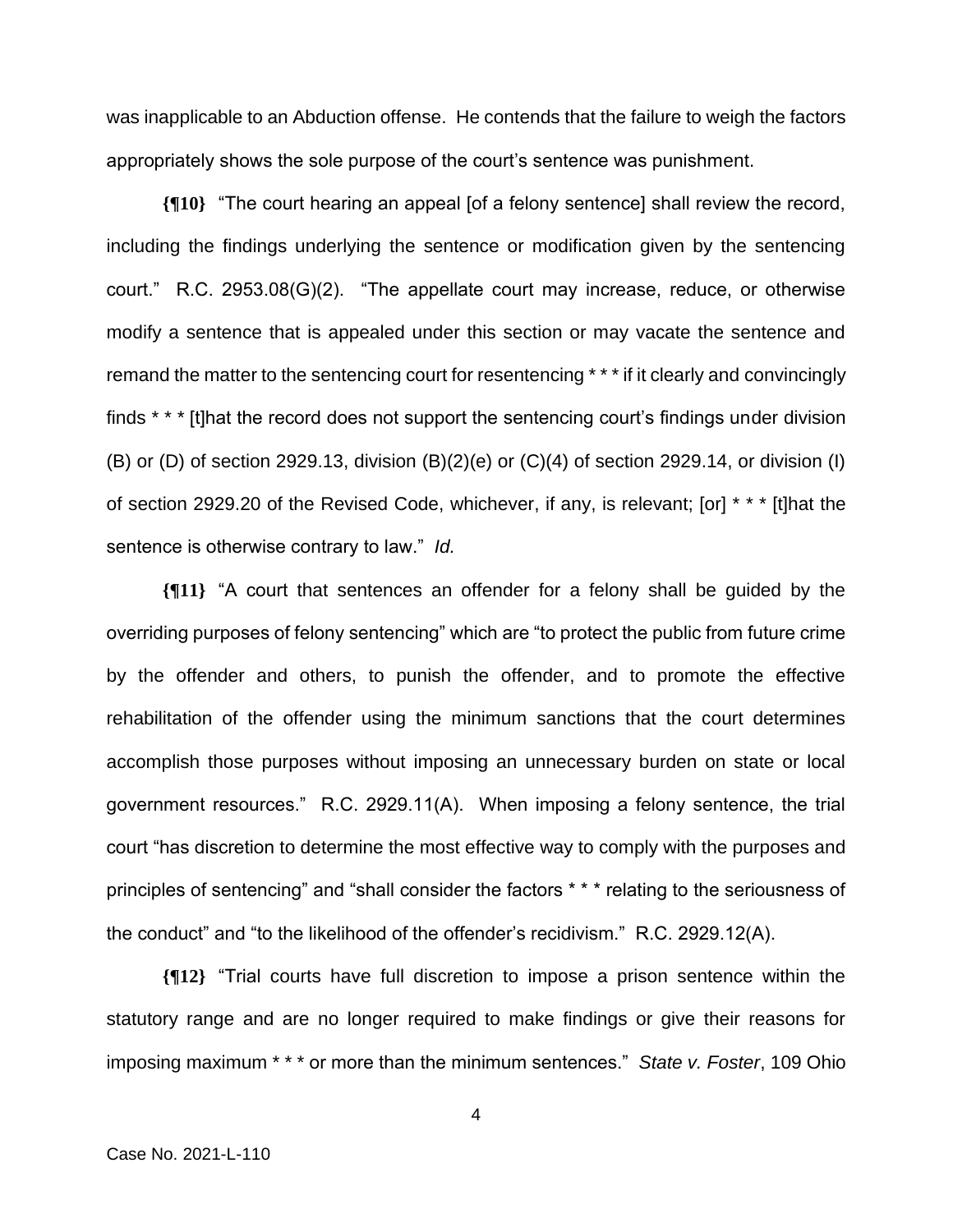St.3d 1, 2006-Ohio-856, 845 N.E.2d 470, paragraph seven of the syllabus. "[T]here is no mandate for judicial fact-finding" in relation to R.C. 2929.11 and .12. Rather, "the court is merely to 'consider' the statutory factors." *Id.* at ¶ 42; *State v. Wilson*, 129 Ohio St.3d 214, 2011-Ohio-2669, 951 N.E.2d 381, ¶ 31.

**{¶13}** The Ohio Supreme Court has clarified the application of R.C. 2953.08(G)(2) in relation to R.C. 2929.11 and .12. *State v. Jones,* 163 Ohio St.3d 242, 2020-Ohio-6729, 169 N.E.3d 649. The Court held that R.C. 2953.08(G)(2)(a) does not allow an appellate court to vacate a sentence based on "lack of support in the record for a trial court's findings under R.C. 2929.11 and .12." *Id.* at ¶ 29. It concluded that "an appellate court's determination that the record does not support a sentence does not equate to a determination that the sentence is 'otherwise contrary to law'" as set forth in R.C. 2953.08(G)(2)(b). *Id.* at ¶ 32. Thus, "[n]othing in R.C. 2953.08(G)(2) permits an appellate court to independently weigh the evidence in the record and substitute its judgment for that of the trial court concerning the sentence that best reflects compliance with R.C. 2929.11 and 2929.12." *Id.* at ¶ 42.

**{¶14}** Vieira's arguments center around the lower court's weighing of the factors and whether it properly assigned weight to various factors such as the parties' relationship and his remorse. This court is prohibited under *Jones* from weighing the evidence. *Id.*; *State v. Stanley*, 11th Dist. Trumbull No. 2020-T-0039, 2021-Ohio-549, ¶ 12 ("the competing factors in R.C. 2929.11 and 2929.12 are for the sentencing court to weigh, not the court of appeals"). Here, the sentencing court fulfilled its duty to consider the factors by stating it considered the principles and purposes of sentencing in R.C. 2929.11 and balanced the seriousness and recidivism factors in R.C. 2929.12 and we cannot consider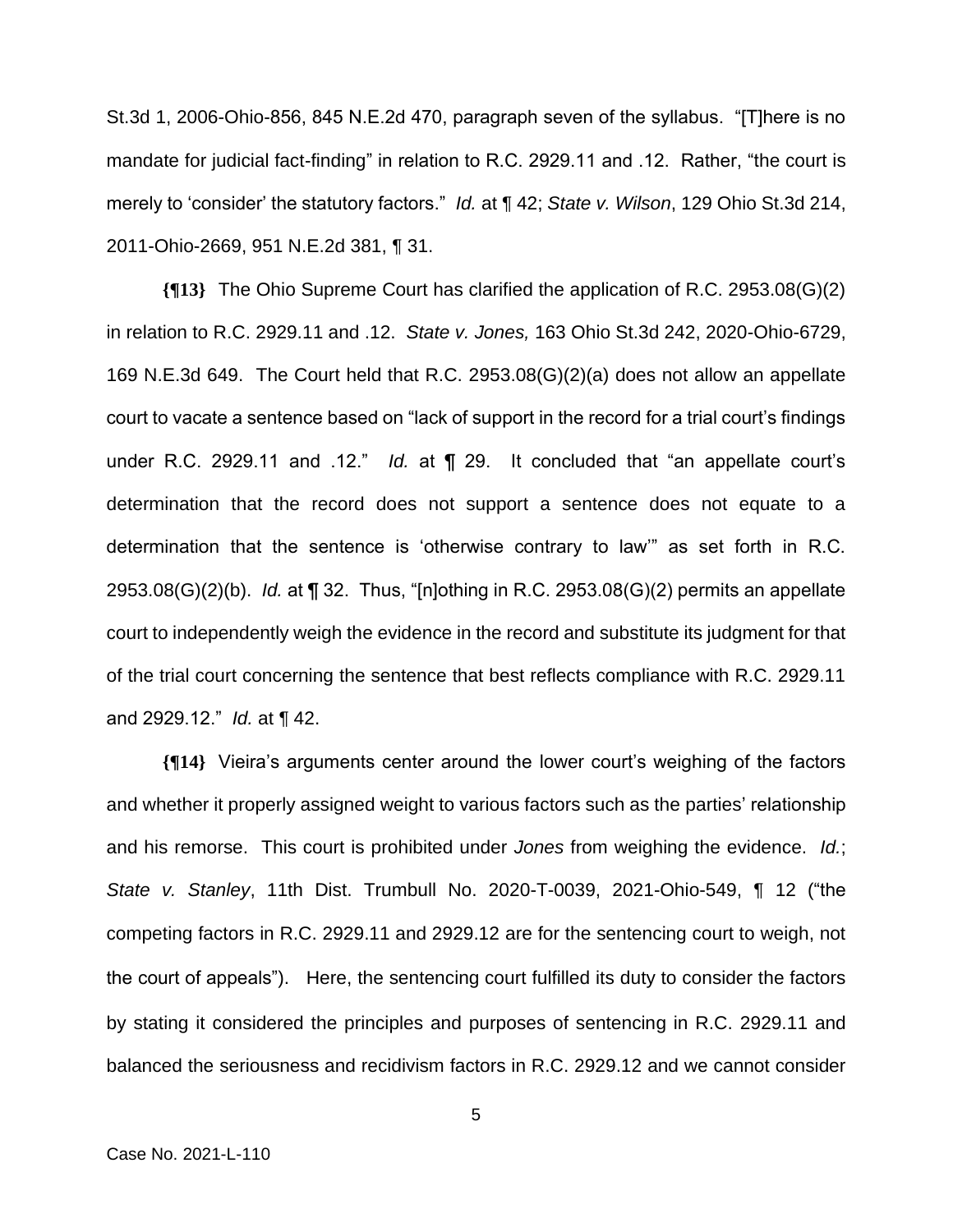the weight it assigned to the various seriousness and recidivism factors. *State v. Miller*, 11th Dist. Lake No. 2021-L-063, 2022-Ohio-256, ¶ 13. While Vieira argues that the lower court "ignored" certain mitigating factors, the court's statement that it considered them satisfies the sentencing requirements and its determination that they did not apply is part of its discretion to assess the evidence. For example, the fact that evidence was presented in support of Vieira's claim of remorse does not require the lower court to make a determination that such remorse was genuine.

**{¶15}** This court is permitted to consider arguments that certain factors were applied inappropriately to the extent that they relate to legal issues, such as consideration of a fact or issue that is precluded by law. *See State v. Chase*, 11th Dist. Lake Nos. 2020- L-070 and 2020-L-071, 2021-Ohio-1006, ¶ 10 ("[w]e will address [appellant's] argument to the limited extent that [he] claims \* \* \* the trial court explicitly relied on facts that it was precluded from considering by law."). In addition to the argument that the lower court improperly weighed the factors, Vieira contends that it considered a factor as making the offense more serious which was inapplicable. Specifically, he takes issue with the court's finding, as to the Abduction charge, that the victim was a family or household member since the two had a child together.

**{¶16}** Pursuant to R.C. 2929.12(B)(9), "[t]he sentencing court shall consider all of the following that apply regarding the offender, the offense, or the victim, and any other relevant factors, as indicating that the offender's conduct is more serious than conduct normally constituting the offense: \*\*\* If the offense is a violation of section 2919.25 or a violation of section 2903.11, 2903.12, or 2903.13 of the Revised Code involving a person who was a family or household member at the time of the violation, the offender committed